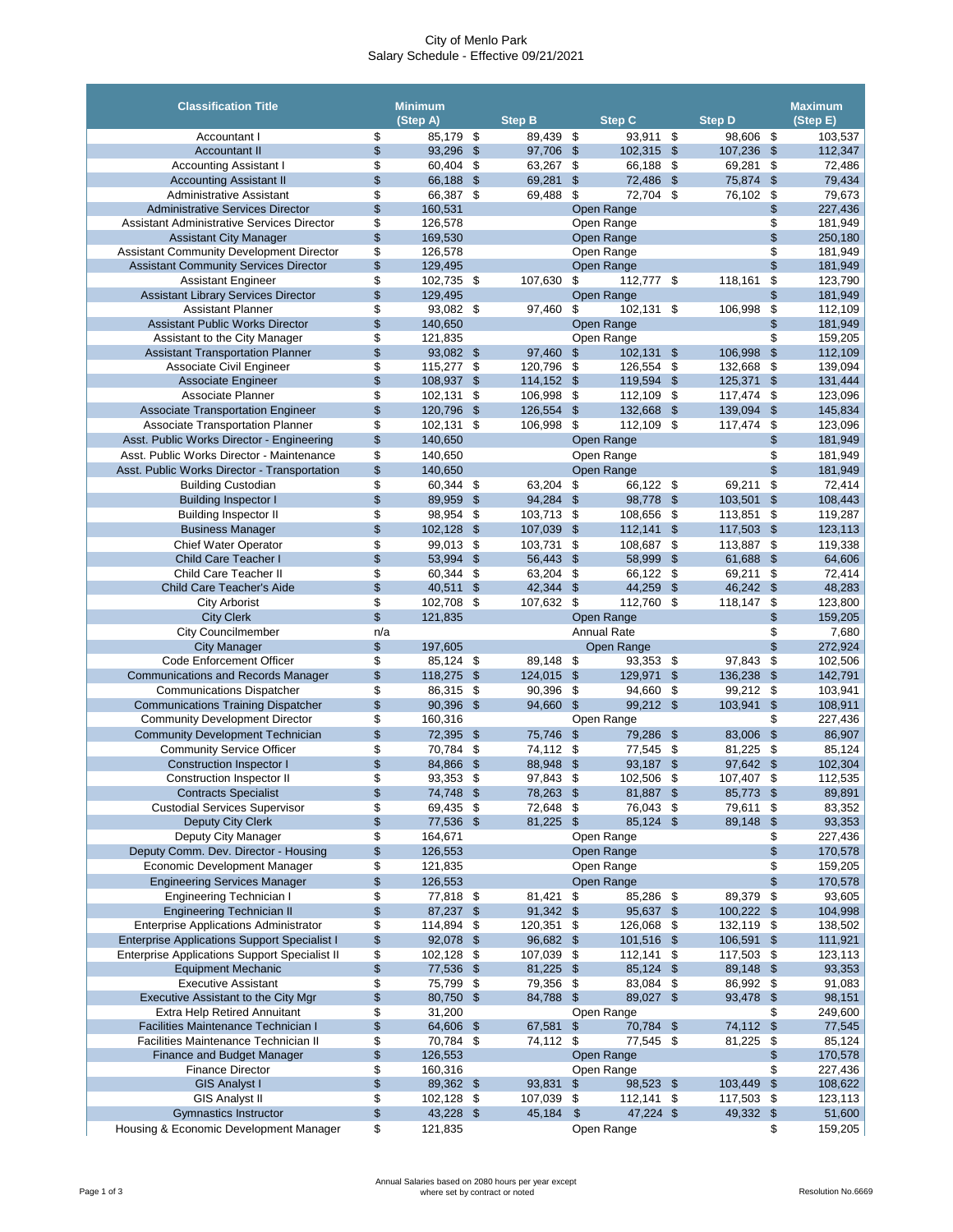## City of Menlo Park Salary Schedule - Effective 09/21/2021

Annual Salaries based on 2080 hours per year except where set by contract or noted **Resolution No.6669 Resolution No.6669** 

Page 2 of 3

| <b>Housing Manager</b><br>121,835<br>Open Range<br>159,205<br>\$<br>\$<br>\$<br>\$<br><b>Human Resources Director</b><br>160,531<br>227,436<br>Open Range<br>\$<br>\$<br>Open Range<br>170,578<br>Human Resources Manager<br>126,553<br>\$<br>Human Resources Technician I<br>70,139 \$<br>73,457<br>76,737<br>\$<br>80,481<br>\$<br>84,266<br>\$<br>\$<br>Human Resources Technician II<br>77,153<br>$\boldsymbol{\mathsf{S}}$<br>84,411<br>$\boldsymbol{\mathsf{S}}$<br>$\frac{1}{2}$<br>92,693<br>$\sqrt{3}$<br>80,803<br>88,529<br>\$<br>\$<br>170,578<br>Information Technology Manager<br>126,553<br>Open Range<br>\$<br>$\boldsymbol{\mathsf{S}}$<br><b>Information Technology Specialist I</b><br>75,549 \$<br>79,327<br>$\boldsymbol{\mathsf{S}}$<br>83,293<br>87,459<br>$\frac{1}{2}$<br>91,833<br>\$<br>Information Technology Specialist II<br>83,942 \$<br>87,886<br>\$<br>92,020<br>96,348<br>\$<br>100,968<br>\$<br>$\frac{1}{2}$<br>$\boldsymbol{\mathsf{S}}$<br><b>Internal Services Manager</b><br>170,578<br>126,553<br>Open Range<br>\$<br>82,876 \$<br>87,020<br>91,371<br>\$<br>\$<br>100,737<br>Junior Engineer<br>\$<br>95,940<br>\$<br>Librarian I<br>72,414<br>\$<br>75,799<br>$\boldsymbol{\mathsf{S}}$<br>79,356<br>$\mathfrak{S}$<br>$\boldsymbol{\mathsf{S}}$<br>86,992<br>83,084<br>\$<br>81,225<br>\$<br>\$<br>\$<br>Librarian II<br>-\$<br>85,124<br>89,148<br>93,353<br>97,843<br>$\frac{1}{2}$<br><b>Library and Community Services Director</b><br>\$<br>156,348<br>227,436<br>Open Range<br>\$<br>Library and Community Services Supervisor<br>93,654<br>98,158<br>\$<br>\$<br>-\$<br>\$<br>102,835<br>107,753<br>112,898<br>\$<br>Library Assistant I<br>56,443<br>58,999<br>$\boldsymbol{\theta}$<br>61,688<br>$\boldsymbol{\mathsf{S}}$<br>64,606<br>$\frac{1}{2}$<br>67,581<br>\$<br>\$<br>Library Assistant II<br>61,688<br>\$<br>64,606<br>\$<br>67,490<br>\$<br>70,784<br>\$<br>74,112<br>$\frac{1}{2}$<br><b>Library Assistant III</b><br>67,490 \$<br>70,784<br>$\mathcal{S}$<br>74,112 \$<br>$\boldsymbol{\mathsf{S}}$<br>81,143<br>77,545<br>\$<br><b>Library Services Manager</b><br>\$<br>126,553<br>170,578<br>Open Range<br>\$<br>83,352 \$<br>87,273<br>91,376<br>$\boldsymbol{\theta}$<br>$\frac{1}{2}$<br>100,320<br>Literacy Program Manager<br>$\boldsymbol{\theta}$<br>95,757<br>\$<br>Maintenance Worker I<br>61,688<br>\$<br>67,490<br>\$<br>\$<br>64,606<br>\$<br>70,784<br>74,112<br>\$<br>Maintenance Worker II<br>70,784<br>$\boldsymbol{\hat{\theta}}$<br>74,112<br>$\mathfrak{S}$<br>$\sqrt[6]{\frac{1}{2}}$<br>81,225<br>67,490<br>-\$<br>77,545<br>\$<br>89,362<br>\$<br>\$<br>-\$<br>93,831<br>98,523<br>\$<br>103,449<br>108,622<br><b>Management Analyst I</b><br>\$<br><b>Management Analyst II</b><br>102,128<br>107,039<br>$\$\$<br>112,141<br>117,503<br>123,113<br>$\sqrt[6]{3}$<br>$\boldsymbol{\mathsf{\$}}$<br>\$<br>\$<br>Network Administrator<br>131,553<br>119,831<br>\$<br>125,567<br>\$<br>\$<br>137,909<br>\$<br>144,589<br>$\frac{1}{2}$<br><b>Office Assistant</b><br>55,434<br>$\boldsymbol{\mathsf{S}}$<br>57,962<br>60,585<br>$\boldsymbol{\mathsf{S}}$<br>$\boldsymbol{\mathsf{S}}$<br>66,387<br>$\boldsymbol{\mathsf{\$}}$<br>63,457<br>\$<br>61,688<br><b>Parking Enforcement Officer</b><br>\$<br>64,606<br>\$<br>67,490<br>\$<br>70,784<br>\$<br>74,112<br>\$<br>Permit Manager<br>116,171<br>121,729<br>140,092<br>\$<br>127,555<br>$\boldsymbol{\mathsf{\$}}$<br>133,635<br>$\$\$<br><b>\$</b><br>\$<br><b>Permit Technician</b><br>\$<br>79,286<br>86,905<br>72,395<br>\$<br>75,745<br>\$<br>83,006<br>\$<br>140,418<br>\$<br>$\boldsymbol{\mathsf{S}}$<br>116,375 \$<br>$\frac{1}{2}$<br>133,931<br><b>Plan Check Engineer</b><br>121,946<br>127,759<br>$\mathcal{L}$<br>\$<br><b>Planning Manager</b><br>126,553<br>170,578<br>Open Range<br>\$<br>99,841<br>83,006 \$<br>86,905<br>90,994 \$<br>95,273<br><b>Planning Technician</b><br>$\mathfrak{S}$<br>\$<br>\$<br>Police Chief<br>173,217<br>250,180<br>Open Range<br>\$<br>\$<br>$\boldsymbol{\mathsf{S}}$<br><b>Police Commander</b><br>227,436<br>155,896<br>Open Range<br>\$<br>Police Corporal (2080 hours)<br>123,852 \$<br>136,546<br>112,337 \$<br>117,954<br>\$<br>130,044<br>\$<br>\$<br>Police Corporal (2184 hours)<br>117,954 \$<br>123,852<br>130,044 \$<br>136,546<br>143,373<br>$\mathfrak{F}$<br>$\$\$<br>\$<br>Police Officer (2080 hours)<br>104,378 \$<br>109,597<br>\$<br>115,076 \$<br>120,830<br>\$<br>126,872<br>\$<br>Police Officer (2184 hours)<br>120,830 \$<br>133,216<br>109,597 \$<br>115,076<br>126,872 \$<br>$\mathcal{L}$<br>\$<br>67,490 \$<br><b>Police Records Specialist</b><br>70,784<br>\$<br>74,112 \$<br>77,545<br>\$<br>81,225<br>$\frac{1}{2}$<br><b>Police Recruit</b><br>84,546<br><b>Hourly Rate</b><br>n/a<br>\$<br>Police Sergeant (2080 hours)<br>135,651<br>\$<br>142,434 \$<br>149,556<br>157,033<br>129,192 \$<br>\$<br>\$<br>135,651<br>164,885<br>Police Sergeant (2184 hours)<br>142,434<br>149,556 \$<br>157,033<br>\$<br>$\mathcal{L}$<br>$\frac{1}{2}$<br>\$<br><b>Principal Planner</b><br>123,321<br>131,042<br>\$<br>137,313 \$<br>143,859<br>-\$<br>148,713<br>-\$<br>\$<br>Program Aide/Driver<br>38,757 \$<br>40,511<br>42,344 \$<br>44,259 \$<br>46,242<br>$\frac{1}{2}$<br>\$<br>60,344<br>Program Assistant<br>55,214<br>57,732<br>\$<br>63,204<br>\$<br>66,122<br>-\$<br>-\$<br>\$<br>119,594 \$<br>Project Manager<br>108,937 \$<br>114,152<br>125,371<br>$\$\$<br>131,444<br>$\mathcal{L}$<br>\$<br><b>Property and Court Specialist</b><br>70,784 \$<br>74,112<br>\$<br>77,545 \$<br>81,225<br>\$<br>85,124<br>\$<br>126,553<br>\$<br>170,578<br><b>Public Engagement Manager</b><br>Open Range<br>\$<br><b>Public Works Director</b><br>Open Range<br>\$<br>227,436<br>164,671<br>\$<br>$\boldsymbol{\mathsf{S}}$<br><b>Public Works Superintendent</b><br>124,351<br>Open Range<br>170,578<br>\$<br><b>Public Works Supervisor - Facilities</b><br>108,397<br>113,562 \$<br>124,681<br>103,438 \$<br>\$<br>118,988<br>\$<br>$\frac{1}{2}$<br>Public Works Supervisor - Fleet<br>105,083 \$<br>110,121<br>115,368 \$<br>120,880<br>126,663<br>$\frac{1}{2}$<br>$\$\$<br>\$<br>Public Works Supervisor - Park<br>97,773 \$<br>102,460<br>\$<br>107,343 \$<br>112,471<br>\$<br>117,853<br>\$<br><b>Public Works Supervisor - Streets</b><br>97,773<br>102,460<br>107,343 \$<br>117,853<br>\$<br>$\boldsymbol{\mathcal{S}}$<br>112,471 \$<br>\$<br><b>Recreation Coordinator</b><br>72,648<br>76,043<br>\$<br>79,611<br>83,352 \$<br>87,273<br>\$<br>\$<br>\$<br><b>Recreation Supervisor</b><br>93,654<br>89,436 \$<br>\$<br>98,158 \$<br>102,835<br>$\$\$<br>107,753<br>\$<br>Revenue and Claims Manager<br>102,128<br>107,039<br>117,503<br>123,113<br>-\$<br>\$<br>$112,141$ \$<br>-\$<br>$\frac{1}{2}$<br>112,363<br><b>Senior Accountant</b><br>107,290<br>117,663 \$<br>123,322 \$<br>129,199<br>-\$<br>$\sqrt[6]{\frac{1}{2}}$<br>\$<br>Senior Accounting Assistant<br>72,807 \$<br>76,209<br>\$<br>79,735 \$<br>83,462 \$<br>87,378<br>\$<br>Senior Building Inspector<br>111,062 \$<br>116,375<br>121,946 \$<br>133,931<br>$\frac{1}{2}$<br>127,759 \$<br>\$<br>153,433<br>Senior Civil Engineer<br>126,961<br>\$<br>133,094<br>\$<br>139,543<br>\$<br>146,304 \$<br><b>Senior Communications Dispatcher</b><br>\$<br>94,660 \$<br>99,212 \$<br>114,110<br>103,941 \$<br>108,911 \$<br>\$<br>102,688 \$<br>107,627 \$<br>112,757 \$<br>118,162 \$<br>124,071<br><b>Senior Construction Inspector</b><br>\$<br>93,605 \$<br>98,021<br>107,630 \$<br>112,777<br>Senior Engineering Technician<br>102,735 \$<br>$\sqrt[6]{3}$<br>\$<br>Senior Equipment Mechanic<br>85,309 \$<br>89,471<br>93,679 \$<br>98,018 \$<br>102,669<br>\$<br>Senior Facilities Maintenance Technician<br>\$<br>77,536 \$<br>81,225<br>85,124 \$<br>89,148 \$<br>93,353<br>$\sqrt[6]{\frac{1}{2}}$<br>\$<br>126,068 \$<br><b>Senior GIS Analyst</b><br>114,894 \$<br>120,351 \$<br>132,119 \$<br>138,502<br>\$<br>Senior Human Resources Technician<br>84,868 \$<br>92,852 \$<br>97,382 \$<br>88,883<br>101,962<br>$\sqrt[6]{\frac{1}{2}}$<br>\$<br>91,373 \$<br>95,942 \$<br>100,739 \$<br>105,776 \$<br>111,064<br>Senior Librarian | <b>Classification Title</b> | <b>Minimum</b><br>(Stop A) |  | <b>Step B</b><br><b>Step C</b> |  |  | <b>Step D</b> |  |  | <b>Maximum</b><br>(Step E) |  |
|------------------------------------------------------------------------------------------------------------------------------------------------------------------------------------------------------------------------------------------------------------------------------------------------------------------------------------------------------------------------------------------------------------------------------------------------------------------------------------------------------------------------------------------------------------------------------------------------------------------------------------------------------------------------------------------------------------------------------------------------------------------------------------------------------------------------------------------------------------------------------------------------------------------------------------------------------------------------------------------------------------------------------------------------------------------------------------------------------------------------------------------------------------------------------------------------------------------------------------------------------------------------------------------------------------------------------------------------------------------------------------------------------------------------------------------------------------------------------------------------------------------------------------------------------------------------------------------------------------------------------------------------------------------------------------------------------------------------------------------------------------------------------------------------------------------------------------------------------------------------------------------------------------------------------------------------------------------------------------------------------------------------------------------------------------------------------------------------------------------------------------------------------------------------------------------------------------------------------------------------------------------------------------------------------------------------------------------------------------------------------------------------------------------------------------------------------------------------------------------------------------------------------------------------------------------------------------------------------------------------------------------------------------------------------------------------------------------------------------------------------------------------------------------------------------------------------------------------------------------------------------------------------------------------------------------------------------------------------------------------------------------------------------------------------------------------------------------------------------------------------------------------------------------------------------------------------------------------------------------------------------------------------------------------------------------------------------------------------------------------------------------------------------------------------------------------------------------------------------------------------------------------------------------------------------------------------------------------------------------------------------------------------------------------------------------------------------------------------------------------------------------------------------------------------------------------------------------------------------------------------------------------------------------------------------------------------------------------------------------------------------------------------------------------------------------------------------------------------------------------------------------------------------------------------------------------------------------------------------------------------------------------------------------------------------------------------------------------------------------------------------------------------------------------------------------------------------------------------------------------------------------------------------------------------------------------------------------------------------------------------------------------------------------------------------------------------------------------------------------------------------------------------------------------------------------------------------------------------------------------------------------------------------------------------------------------------------------------------------------------------------------------------------------------------------------------------------------------------------------------------------------------------------------------------------------------------------------------------------------------------------------------------------------------------------------------------------------------------------------------------------------------------------------------------------------------------------------------------------------------------------------------------------------------------------------------------------------------------------------------------------------------------------------------------------------------------------------------------------------------------------------------------------------------------------------------------------------------------------------------------------------------------------------------------------------------------------------------------------------------------------------------------------------------------------------------------------------------------------------------------------------------------------------------------------------------------------------------------------------------------------------------------------------------------------------------------------------------------------------------------------------------------------------------------------------------------------------------------------------------------------------------------------------------------------------------------------------------------------------------------------------------------------------------------------------------------------------------------------------------------------------------------------------------------------------------------------------------------------------------------------------------------------------------------------------------------------------------------------------------------------------------------------------------------------------------------------------------------------------------------------------------------------------------------------------------------------------------------------------------------------------------------------------------------------------------------------------------------------------------------------------------------------------------------------------------------------------------------------------------------------------------------------------------------------------------------------------------------------------------------------------------------------------------------------------------------------------------------------------------------------------------------------------------------------------------------------------------------------------------------------------------------------------------------------------------------------------------------------------------------------------------------------------------------------------------------------------------------------------------------------------------------------------------------------------------------------------------------------------------------|-----------------------------|----------------------------|--|--------------------------------|--|--|---------------|--|--|----------------------------|--|
|                                                                                                                                                                                                                                                                                                                                                                                                                                                                                                                                                                                                                                                                                                                                                                                                                                                                                                                                                                                                                                                                                                                                                                                                                                                                                                                                                                                                                                                                                                                                                                                                                                                                                                                                                                                                                                                                                                                                                                                                                                                                                                                                                                                                                                                                                                                                                                                                                                                                                                                                                                                                                                                                                                                                                                                                                                                                                                                                                                                                                                                                                                                                                                                                                                                                                                                                                                                                                                                                                                                                                                                                                                                                                                                                                                                                                                                                                                                                                                                                                                                                                                                                                                                                                                                                                                                                                                                                                                                                                                                                                                                                                                                                                                                                                                                                                                                                                                                                                                                                                                                                                                                                                                                                                                                                                                                                                                                                                                                                                                                                                                                                                                                                                                                                                                                                                                                                                                                                                                                                                                                                                                                                                                                                                                                                                                                                                                                                                                                                                                                                                                                                                                                                                                                                                                                                                                                                                                                                                                                                                                                                                                                                                                                                                                                                                                                                                                                                                                                                                                                                                                                                                                                                                                                                                                                                                                                                                                                                                                                                                                                                                                                                                                                                                                                      |                             |                            |  |                                |  |  |               |  |  |                            |  |
|                                                                                                                                                                                                                                                                                                                                                                                                                                                                                                                                                                                                                                                                                                                                                                                                                                                                                                                                                                                                                                                                                                                                                                                                                                                                                                                                                                                                                                                                                                                                                                                                                                                                                                                                                                                                                                                                                                                                                                                                                                                                                                                                                                                                                                                                                                                                                                                                                                                                                                                                                                                                                                                                                                                                                                                                                                                                                                                                                                                                                                                                                                                                                                                                                                                                                                                                                                                                                                                                                                                                                                                                                                                                                                                                                                                                                                                                                                                                                                                                                                                                                                                                                                                                                                                                                                                                                                                                                                                                                                                                                                                                                                                                                                                                                                                                                                                                                                                                                                                                                                                                                                                                                                                                                                                                                                                                                                                                                                                                                                                                                                                                                                                                                                                                                                                                                                                                                                                                                                                                                                                                                                                                                                                                                                                                                                                                                                                                                                                                                                                                                                                                                                                                                                                                                                                                                                                                                                                                                                                                                                                                                                                                                                                                                                                                                                                                                                                                                                                                                                                                                                                                                                                                                                                                                                                                                                                                                                                                                                                                                                                                                                                                                                                                                                                      |                             |                            |  |                                |  |  |               |  |  |                            |  |
|                                                                                                                                                                                                                                                                                                                                                                                                                                                                                                                                                                                                                                                                                                                                                                                                                                                                                                                                                                                                                                                                                                                                                                                                                                                                                                                                                                                                                                                                                                                                                                                                                                                                                                                                                                                                                                                                                                                                                                                                                                                                                                                                                                                                                                                                                                                                                                                                                                                                                                                                                                                                                                                                                                                                                                                                                                                                                                                                                                                                                                                                                                                                                                                                                                                                                                                                                                                                                                                                                                                                                                                                                                                                                                                                                                                                                                                                                                                                                                                                                                                                                                                                                                                                                                                                                                                                                                                                                                                                                                                                                                                                                                                                                                                                                                                                                                                                                                                                                                                                                                                                                                                                                                                                                                                                                                                                                                                                                                                                                                                                                                                                                                                                                                                                                                                                                                                                                                                                                                                                                                                                                                                                                                                                                                                                                                                                                                                                                                                                                                                                                                                                                                                                                                                                                                                                                                                                                                                                                                                                                                                                                                                                                                                                                                                                                                                                                                                                                                                                                                                                                                                                                                                                                                                                                                                                                                                                                                                                                                                                                                                                                                                                                                                                                                                      |                             |                            |  |                                |  |  |               |  |  |                            |  |
|                                                                                                                                                                                                                                                                                                                                                                                                                                                                                                                                                                                                                                                                                                                                                                                                                                                                                                                                                                                                                                                                                                                                                                                                                                                                                                                                                                                                                                                                                                                                                                                                                                                                                                                                                                                                                                                                                                                                                                                                                                                                                                                                                                                                                                                                                                                                                                                                                                                                                                                                                                                                                                                                                                                                                                                                                                                                                                                                                                                                                                                                                                                                                                                                                                                                                                                                                                                                                                                                                                                                                                                                                                                                                                                                                                                                                                                                                                                                                                                                                                                                                                                                                                                                                                                                                                                                                                                                                                                                                                                                                                                                                                                                                                                                                                                                                                                                                                                                                                                                                                                                                                                                                                                                                                                                                                                                                                                                                                                                                                                                                                                                                                                                                                                                                                                                                                                                                                                                                                                                                                                                                                                                                                                                                                                                                                                                                                                                                                                                                                                                                                                                                                                                                                                                                                                                                                                                                                                                                                                                                                                                                                                                                                                                                                                                                                                                                                                                                                                                                                                                                                                                                                                                                                                                                                                                                                                                                                                                                                                                                                                                                                                                                                                                                                                      |                             |                            |  |                                |  |  |               |  |  |                            |  |
|                                                                                                                                                                                                                                                                                                                                                                                                                                                                                                                                                                                                                                                                                                                                                                                                                                                                                                                                                                                                                                                                                                                                                                                                                                                                                                                                                                                                                                                                                                                                                                                                                                                                                                                                                                                                                                                                                                                                                                                                                                                                                                                                                                                                                                                                                                                                                                                                                                                                                                                                                                                                                                                                                                                                                                                                                                                                                                                                                                                                                                                                                                                                                                                                                                                                                                                                                                                                                                                                                                                                                                                                                                                                                                                                                                                                                                                                                                                                                                                                                                                                                                                                                                                                                                                                                                                                                                                                                                                                                                                                                                                                                                                                                                                                                                                                                                                                                                                                                                                                                                                                                                                                                                                                                                                                                                                                                                                                                                                                                                                                                                                                                                                                                                                                                                                                                                                                                                                                                                                                                                                                                                                                                                                                                                                                                                                                                                                                                                                                                                                                                                                                                                                                                                                                                                                                                                                                                                                                                                                                                                                                                                                                                                                                                                                                                                                                                                                                                                                                                                                                                                                                                                                                                                                                                                                                                                                                                                                                                                                                                                                                                                                                                                                                                                                      |                             |                            |  |                                |  |  |               |  |  |                            |  |
|                                                                                                                                                                                                                                                                                                                                                                                                                                                                                                                                                                                                                                                                                                                                                                                                                                                                                                                                                                                                                                                                                                                                                                                                                                                                                                                                                                                                                                                                                                                                                                                                                                                                                                                                                                                                                                                                                                                                                                                                                                                                                                                                                                                                                                                                                                                                                                                                                                                                                                                                                                                                                                                                                                                                                                                                                                                                                                                                                                                                                                                                                                                                                                                                                                                                                                                                                                                                                                                                                                                                                                                                                                                                                                                                                                                                                                                                                                                                                                                                                                                                                                                                                                                                                                                                                                                                                                                                                                                                                                                                                                                                                                                                                                                                                                                                                                                                                                                                                                                                                                                                                                                                                                                                                                                                                                                                                                                                                                                                                                                                                                                                                                                                                                                                                                                                                                                                                                                                                                                                                                                                                                                                                                                                                                                                                                                                                                                                                                                                                                                                                                                                                                                                                                                                                                                                                                                                                                                                                                                                                                                                                                                                                                                                                                                                                                                                                                                                                                                                                                                                                                                                                                                                                                                                                                                                                                                                                                                                                                                                                                                                                                                                                                                                                                                      |                             |                            |  |                                |  |  |               |  |  |                            |  |
|                                                                                                                                                                                                                                                                                                                                                                                                                                                                                                                                                                                                                                                                                                                                                                                                                                                                                                                                                                                                                                                                                                                                                                                                                                                                                                                                                                                                                                                                                                                                                                                                                                                                                                                                                                                                                                                                                                                                                                                                                                                                                                                                                                                                                                                                                                                                                                                                                                                                                                                                                                                                                                                                                                                                                                                                                                                                                                                                                                                                                                                                                                                                                                                                                                                                                                                                                                                                                                                                                                                                                                                                                                                                                                                                                                                                                                                                                                                                                                                                                                                                                                                                                                                                                                                                                                                                                                                                                                                                                                                                                                                                                                                                                                                                                                                                                                                                                                                                                                                                                                                                                                                                                                                                                                                                                                                                                                                                                                                                                                                                                                                                                                                                                                                                                                                                                                                                                                                                                                                                                                                                                                                                                                                                                                                                                                                                                                                                                                                                                                                                                                                                                                                                                                                                                                                                                                                                                                                                                                                                                                                                                                                                                                                                                                                                                                                                                                                                                                                                                                                                                                                                                                                                                                                                                                                                                                                                                                                                                                                                                                                                                                                                                                                                                                                      |                             |                            |  |                                |  |  |               |  |  |                            |  |
|                                                                                                                                                                                                                                                                                                                                                                                                                                                                                                                                                                                                                                                                                                                                                                                                                                                                                                                                                                                                                                                                                                                                                                                                                                                                                                                                                                                                                                                                                                                                                                                                                                                                                                                                                                                                                                                                                                                                                                                                                                                                                                                                                                                                                                                                                                                                                                                                                                                                                                                                                                                                                                                                                                                                                                                                                                                                                                                                                                                                                                                                                                                                                                                                                                                                                                                                                                                                                                                                                                                                                                                                                                                                                                                                                                                                                                                                                                                                                                                                                                                                                                                                                                                                                                                                                                                                                                                                                                                                                                                                                                                                                                                                                                                                                                                                                                                                                                                                                                                                                                                                                                                                                                                                                                                                                                                                                                                                                                                                                                                                                                                                                                                                                                                                                                                                                                                                                                                                                                                                                                                                                                                                                                                                                                                                                                                                                                                                                                                                                                                                                                                                                                                                                                                                                                                                                                                                                                                                                                                                                                                                                                                                                                                                                                                                                                                                                                                                                                                                                                                                                                                                                                                                                                                                                                                                                                                                                                                                                                                                                                                                                                                                                                                                                                                      |                             |                            |  |                                |  |  |               |  |  |                            |  |
|                                                                                                                                                                                                                                                                                                                                                                                                                                                                                                                                                                                                                                                                                                                                                                                                                                                                                                                                                                                                                                                                                                                                                                                                                                                                                                                                                                                                                                                                                                                                                                                                                                                                                                                                                                                                                                                                                                                                                                                                                                                                                                                                                                                                                                                                                                                                                                                                                                                                                                                                                                                                                                                                                                                                                                                                                                                                                                                                                                                                                                                                                                                                                                                                                                                                                                                                                                                                                                                                                                                                                                                                                                                                                                                                                                                                                                                                                                                                                                                                                                                                                                                                                                                                                                                                                                                                                                                                                                                                                                                                                                                                                                                                                                                                                                                                                                                                                                                                                                                                                                                                                                                                                                                                                                                                                                                                                                                                                                                                                                                                                                                                                                                                                                                                                                                                                                                                                                                                                                                                                                                                                                                                                                                                                                                                                                                                                                                                                                                                                                                                                                                                                                                                                                                                                                                                                                                                                                                                                                                                                                                                                                                                                                                                                                                                                                                                                                                                                                                                                                                                                                                                                                                                                                                                                                                                                                                                                                                                                                                                                                                                                                                                                                                                                                                      |                             |                            |  |                                |  |  |               |  |  |                            |  |
|                                                                                                                                                                                                                                                                                                                                                                                                                                                                                                                                                                                                                                                                                                                                                                                                                                                                                                                                                                                                                                                                                                                                                                                                                                                                                                                                                                                                                                                                                                                                                                                                                                                                                                                                                                                                                                                                                                                                                                                                                                                                                                                                                                                                                                                                                                                                                                                                                                                                                                                                                                                                                                                                                                                                                                                                                                                                                                                                                                                                                                                                                                                                                                                                                                                                                                                                                                                                                                                                                                                                                                                                                                                                                                                                                                                                                                                                                                                                                                                                                                                                                                                                                                                                                                                                                                                                                                                                                                                                                                                                                                                                                                                                                                                                                                                                                                                                                                                                                                                                                                                                                                                                                                                                                                                                                                                                                                                                                                                                                                                                                                                                                                                                                                                                                                                                                                                                                                                                                                                                                                                                                                                                                                                                                                                                                                                                                                                                                                                                                                                                                                                                                                                                                                                                                                                                                                                                                                                                                                                                                                                                                                                                                                                                                                                                                                                                                                                                                                                                                                                                                                                                                                                                                                                                                                                                                                                                                                                                                                                                                                                                                                                                                                                                                                                      |                             |                            |  |                                |  |  |               |  |  |                            |  |
|                                                                                                                                                                                                                                                                                                                                                                                                                                                                                                                                                                                                                                                                                                                                                                                                                                                                                                                                                                                                                                                                                                                                                                                                                                                                                                                                                                                                                                                                                                                                                                                                                                                                                                                                                                                                                                                                                                                                                                                                                                                                                                                                                                                                                                                                                                                                                                                                                                                                                                                                                                                                                                                                                                                                                                                                                                                                                                                                                                                                                                                                                                                                                                                                                                                                                                                                                                                                                                                                                                                                                                                                                                                                                                                                                                                                                                                                                                                                                                                                                                                                                                                                                                                                                                                                                                                                                                                                                                                                                                                                                                                                                                                                                                                                                                                                                                                                                                                                                                                                                                                                                                                                                                                                                                                                                                                                                                                                                                                                                                                                                                                                                                                                                                                                                                                                                                                                                                                                                                                                                                                                                                                                                                                                                                                                                                                                                                                                                                                                                                                                                                                                                                                                                                                                                                                                                                                                                                                                                                                                                                                                                                                                                                                                                                                                                                                                                                                                                                                                                                                                                                                                                                                                                                                                                                                                                                                                                                                                                                                                                                                                                                                                                                                                                                                      |                             |                            |  |                                |  |  |               |  |  |                            |  |
|                                                                                                                                                                                                                                                                                                                                                                                                                                                                                                                                                                                                                                                                                                                                                                                                                                                                                                                                                                                                                                                                                                                                                                                                                                                                                                                                                                                                                                                                                                                                                                                                                                                                                                                                                                                                                                                                                                                                                                                                                                                                                                                                                                                                                                                                                                                                                                                                                                                                                                                                                                                                                                                                                                                                                                                                                                                                                                                                                                                                                                                                                                                                                                                                                                                                                                                                                                                                                                                                                                                                                                                                                                                                                                                                                                                                                                                                                                                                                                                                                                                                                                                                                                                                                                                                                                                                                                                                                                                                                                                                                                                                                                                                                                                                                                                                                                                                                                                                                                                                                                                                                                                                                                                                                                                                                                                                                                                                                                                                                                                                                                                                                                                                                                                                                                                                                                                                                                                                                                                                                                                                                                                                                                                                                                                                                                                                                                                                                                                                                                                                                                                                                                                                                                                                                                                                                                                                                                                                                                                                                                                                                                                                                                                                                                                                                                                                                                                                                                                                                                                                                                                                                                                                                                                                                                                                                                                                                                                                                                                                                                                                                                                                                                                                                                                      |                             |                            |  |                                |  |  |               |  |  |                            |  |
|                                                                                                                                                                                                                                                                                                                                                                                                                                                                                                                                                                                                                                                                                                                                                                                                                                                                                                                                                                                                                                                                                                                                                                                                                                                                                                                                                                                                                                                                                                                                                                                                                                                                                                                                                                                                                                                                                                                                                                                                                                                                                                                                                                                                                                                                                                                                                                                                                                                                                                                                                                                                                                                                                                                                                                                                                                                                                                                                                                                                                                                                                                                                                                                                                                                                                                                                                                                                                                                                                                                                                                                                                                                                                                                                                                                                                                                                                                                                                                                                                                                                                                                                                                                                                                                                                                                                                                                                                                                                                                                                                                                                                                                                                                                                                                                                                                                                                                                                                                                                                                                                                                                                                                                                                                                                                                                                                                                                                                                                                                                                                                                                                                                                                                                                                                                                                                                                                                                                                                                                                                                                                                                                                                                                                                                                                                                                                                                                                                                                                                                                                                                                                                                                                                                                                                                                                                                                                                                                                                                                                                                                                                                                                                                                                                                                                                                                                                                                                                                                                                                                                                                                                                                                                                                                                                                                                                                                                                                                                                                                                                                                                                                                                                                                                                                      |                             |                            |  |                                |  |  |               |  |  |                            |  |
|                                                                                                                                                                                                                                                                                                                                                                                                                                                                                                                                                                                                                                                                                                                                                                                                                                                                                                                                                                                                                                                                                                                                                                                                                                                                                                                                                                                                                                                                                                                                                                                                                                                                                                                                                                                                                                                                                                                                                                                                                                                                                                                                                                                                                                                                                                                                                                                                                                                                                                                                                                                                                                                                                                                                                                                                                                                                                                                                                                                                                                                                                                                                                                                                                                                                                                                                                                                                                                                                                                                                                                                                                                                                                                                                                                                                                                                                                                                                                                                                                                                                                                                                                                                                                                                                                                                                                                                                                                                                                                                                                                                                                                                                                                                                                                                                                                                                                                                                                                                                                                                                                                                                                                                                                                                                                                                                                                                                                                                                                                                                                                                                                                                                                                                                                                                                                                                                                                                                                                                                                                                                                                                                                                                                                                                                                                                                                                                                                                                                                                                                                                                                                                                                                                                                                                                                                                                                                                                                                                                                                                                                                                                                                                                                                                                                                                                                                                                                                                                                                                                                                                                                                                                                                                                                                                                                                                                                                                                                                                                                                                                                                                                                                                                                                                                      |                             |                            |  |                                |  |  |               |  |  |                            |  |
|                                                                                                                                                                                                                                                                                                                                                                                                                                                                                                                                                                                                                                                                                                                                                                                                                                                                                                                                                                                                                                                                                                                                                                                                                                                                                                                                                                                                                                                                                                                                                                                                                                                                                                                                                                                                                                                                                                                                                                                                                                                                                                                                                                                                                                                                                                                                                                                                                                                                                                                                                                                                                                                                                                                                                                                                                                                                                                                                                                                                                                                                                                                                                                                                                                                                                                                                                                                                                                                                                                                                                                                                                                                                                                                                                                                                                                                                                                                                                                                                                                                                                                                                                                                                                                                                                                                                                                                                                                                                                                                                                                                                                                                                                                                                                                                                                                                                                                                                                                                                                                                                                                                                                                                                                                                                                                                                                                                                                                                                                                                                                                                                                                                                                                                                                                                                                                                                                                                                                                                                                                                                                                                                                                                                                                                                                                                                                                                                                                                                                                                                                                                                                                                                                                                                                                                                                                                                                                                                                                                                                                                                                                                                                                                                                                                                                                                                                                                                                                                                                                                                                                                                                                                                                                                                                                                                                                                                                                                                                                                                                                                                                                                                                                                                                                                      |                             |                            |  |                                |  |  |               |  |  |                            |  |
|                                                                                                                                                                                                                                                                                                                                                                                                                                                                                                                                                                                                                                                                                                                                                                                                                                                                                                                                                                                                                                                                                                                                                                                                                                                                                                                                                                                                                                                                                                                                                                                                                                                                                                                                                                                                                                                                                                                                                                                                                                                                                                                                                                                                                                                                                                                                                                                                                                                                                                                                                                                                                                                                                                                                                                                                                                                                                                                                                                                                                                                                                                                                                                                                                                                                                                                                                                                                                                                                                                                                                                                                                                                                                                                                                                                                                                                                                                                                                                                                                                                                                                                                                                                                                                                                                                                                                                                                                                                                                                                                                                                                                                                                                                                                                                                                                                                                                                                                                                                                                                                                                                                                                                                                                                                                                                                                                                                                                                                                                                                                                                                                                                                                                                                                                                                                                                                                                                                                                                                                                                                                                                                                                                                                                                                                                                                                                                                                                                                                                                                                                                                                                                                                                                                                                                                                                                                                                                                                                                                                                                                                                                                                                                                                                                                                                                                                                                                                                                                                                                                                                                                                                                                                                                                                                                                                                                                                                                                                                                                                                                                                                                                                                                                                                                                      |                             |                            |  |                                |  |  |               |  |  |                            |  |
|                                                                                                                                                                                                                                                                                                                                                                                                                                                                                                                                                                                                                                                                                                                                                                                                                                                                                                                                                                                                                                                                                                                                                                                                                                                                                                                                                                                                                                                                                                                                                                                                                                                                                                                                                                                                                                                                                                                                                                                                                                                                                                                                                                                                                                                                                                                                                                                                                                                                                                                                                                                                                                                                                                                                                                                                                                                                                                                                                                                                                                                                                                                                                                                                                                                                                                                                                                                                                                                                                                                                                                                                                                                                                                                                                                                                                                                                                                                                                                                                                                                                                                                                                                                                                                                                                                                                                                                                                                                                                                                                                                                                                                                                                                                                                                                                                                                                                                                                                                                                                                                                                                                                                                                                                                                                                                                                                                                                                                                                                                                                                                                                                                                                                                                                                                                                                                                                                                                                                                                                                                                                                                                                                                                                                                                                                                                                                                                                                                                                                                                                                                                                                                                                                                                                                                                                                                                                                                                                                                                                                                                                                                                                                                                                                                                                                                                                                                                                                                                                                                                                                                                                                                                                                                                                                                                                                                                                                                                                                                                                                                                                                                                                                                                                                                                      |                             |                            |  |                                |  |  |               |  |  |                            |  |
|                                                                                                                                                                                                                                                                                                                                                                                                                                                                                                                                                                                                                                                                                                                                                                                                                                                                                                                                                                                                                                                                                                                                                                                                                                                                                                                                                                                                                                                                                                                                                                                                                                                                                                                                                                                                                                                                                                                                                                                                                                                                                                                                                                                                                                                                                                                                                                                                                                                                                                                                                                                                                                                                                                                                                                                                                                                                                                                                                                                                                                                                                                                                                                                                                                                                                                                                                                                                                                                                                                                                                                                                                                                                                                                                                                                                                                                                                                                                                                                                                                                                                                                                                                                                                                                                                                                                                                                                                                                                                                                                                                                                                                                                                                                                                                                                                                                                                                                                                                                                                                                                                                                                                                                                                                                                                                                                                                                                                                                                                                                                                                                                                                                                                                                                                                                                                                                                                                                                                                                                                                                                                                                                                                                                                                                                                                                                                                                                                                                                                                                                                                                                                                                                                                                                                                                                                                                                                                                                                                                                                                                                                                                                                                                                                                                                                                                                                                                                                                                                                                                                                                                                                                                                                                                                                                                                                                                                                                                                                                                                                                                                                                                                                                                                                                                      |                             |                            |  |                                |  |  |               |  |  |                            |  |
|                                                                                                                                                                                                                                                                                                                                                                                                                                                                                                                                                                                                                                                                                                                                                                                                                                                                                                                                                                                                                                                                                                                                                                                                                                                                                                                                                                                                                                                                                                                                                                                                                                                                                                                                                                                                                                                                                                                                                                                                                                                                                                                                                                                                                                                                                                                                                                                                                                                                                                                                                                                                                                                                                                                                                                                                                                                                                                                                                                                                                                                                                                                                                                                                                                                                                                                                                                                                                                                                                                                                                                                                                                                                                                                                                                                                                                                                                                                                                                                                                                                                                                                                                                                                                                                                                                                                                                                                                                                                                                                                                                                                                                                                                                                                                                                                                                                                                                                                                                                                                                                                                                                                                                                                                                                                                                                                                                                                                                                                                                                                                                                                                                                                                                                                                                                                                                                                                                                                                                                                                                                                                                                                                                                                                                                                                                                                                                                                                                                                                                                                                                                                                                                                                                                                                                                                                                                                                                                                                                                                                                                                                                                                                                                                                                                                                                                                                                                                                                                                                                                                                                                                                                                                                                                                                                                                                                                                                                                                                                                                                                                                                                                                                                                                                                                      |                             |                            |  |                                |  |  |               |  |  |                            |  |
|                                                                                                                                                                                                                                                                                                                                                                                                                                                                                                                                                                                                                                                                                                                                                                                                                                                                                                                                                                                                                                                                                                                                                                                                                                                                                                                                                                                                                                                                                                                                                                                                                                                                                                                                                                                                                                                                                                                                                                                                                                                                                                                                                                                                                                                                                                                                                                                                                                                                                                                                                                                                                                                                                                                                                                                                                                                                                                                                                                                                                                                                                                                                                                                                                                                                                                                                                                                                                                                                                                                                                                                                                                                                                                                                                                                                                                                                                                                                                                                                                                                                                                                                                                                                                                                                                                                                                                                                                                                                                                                                                                                                                                                                                                                                                                                                                                                                                                                                                                                                                                                                                                                                                                                                                                                                                                                                                                                                                                                                                                                                                                                                                                                                                                                                                                                                                                                                                                                                                                                                                                                                                                                                                                                                                                                                                                                                                                                                                                                                                                                                                                                                                                                                                                                                                                                                                                                                                                                                                                                                                                                                                                                                                                                                                                                                                                                                                                                                                                                                                                                                                                                                                                                                                                                                                                                                                                                                                                                                                                                                                                                                                                                                                                                                                                                      |                             |                            |  |                                |  |  |               |  |  |                            |  |
|                                                                                                                                                                                                                                                                                                                                                                                                                                                                                                                                                                                                                                                                                                                                                                                                                                                                                                                                                                                                                                                                                                                                                                                                                                                                                                                                                                                                                                                                                                                                                                                                                                                                                                                                                                                                                                                                                                                                                                                                                                                                                                                                                                                                                                                                                                                                                                                                                                                                                                                                                                                                                                                                                                                                                                                                                                                                                                                                                                                                                                                                                                                                                                                                                                                                                                                                                                                                                                                                                                                                                                                                                                                                                                                                                                                                                                                                                                                                                                                                                                                                                                                                                                                                                                                                                                                                                                                                                                                                                                                                                                                                                                                                                                                                                                                                                                                                                                                                                                                                                                                                                                                                                                                                                                                                                                                                                                                                                                                                                                                                                                                                                                                                                                                                                                                                                                                                                                                                                                                                                                                                                                                                                                                                                                                                                                                                                                                                                                                                                                                                                                                                                                                                                                                                                                                                                                                                                                                                                                                                                                                                                                                                                                                                                                                                                                                                                                                                                                                                                                                                                                                                                                                                                                                                                                                                                                                                                                                                                                                                                                                                                                                                                                                                                                                      |                             |                            |  |                                |  |  |               |  |  |                            |  |
|                                                                                                                                                                                                                                                                                                                                                                                                                                                                                                                                                                                                                                                                                                                                                                                                                                                                                                                                                                                                                                                                                                                                                                                                                                                                                                                                                                                                                                                                                                                                                                                                                                                                                                                                                                                                                                                                                                                                                                                                                                                                                                                                                                                                                                                                                                                                                                                                                                                                                                                                                                                                                                                                                                                                                                                                                                                                                                                                                                                                                                                                                                                                                                                                                                                                                                                                                                                                                                                                                                                                                                                                                                                                                                                                                                                                                                                                                                                                                                                                                                                                                                                                                                                                                                                                                                                                                                                                                                                                                                                                                                                                                                                                                                                                                                                                                                                                                                                                                                                                                                                                                                                                                                                                                                                                                                                                                                                                                                                                                                                                                                                                                                                                                                                                                                                                                                                                                                                                                                                                                                                                                                                                                                                                                                                                                                                                                                                                                                                                                                                                                                                                                                                                                                                                                                                                                                                                                                                                                                                                                                                                                                                                                                                                                                                                                                                                                                                                                                                                                                                                                                                                                                                                                                                                                                                                                                                                                                                                                                                                                                                                                                                                                                                                                                                      |                             |                            |  |                                |  |  |               |  |  |                            |  |
|                                                                                                                                                                                                                                                                                                                                                                                                                                                                                                                                                                                                                                                                                                                                                                                                                                                                                                                                                                                                                                                                                                                                                                                                                                                                                                                                                                                                                                                                                                                                                                                                                                                                                                                                                                                                                                                                                                                                                                                                                                                                                                                                                                                                                                                                                                                                                                                                                                                                                                                                                                                                                                                                                                                                                                                                                                                                                                                                                                                                                                                                                                                                                                                                                                                                                                                                                                                                                                                                                                                                                                                                                                                                                                                                                                                                                                                                                                                                                                                                                                                                                                                                                                                                                                                                                                                                                                                                                                                                                                                                                                                                                                                                                                                                                                                                                                                                                                                                                                                                                                                                                                                                                                                                                                                                                                                                                                                                                                                                                                                                                                                                                                                                                                                                                                                                                                                                                                                                                                                                                                                                                                                                                                                                                                                                                                                                                                                                                                                                                                                                                                                                                                                                                                                                                                                                                                                                                                                                                                                                                                                                                                                                                                                                                                                                                                                                                                                                                                                                                                                                                                                                                                                                                                                                                                                                                                                                                                                                                                                                                                                                                                                                                                                                                                                      |                             |                            |  |                                |  |  |               |  |  |                            |  |
|                                                                                                                                                                                                                                                                                                                                                                                                                                                                                                                                                                                                                                                                                                                                                                                                                                                                                                                                                                                                                                                                                                                                                                                                                                                                                                                                                                                                                                                                                                                                                                                                                                                                                                                                                                                                                                                                                                                                                                                                                                                                                                                                                                                                                                                                                                                                                                                                                                                                                                                                                                                                                                                                                                                                                                                                                                                                                                                                                                                                                                                                                                                                                                                                                                                                                                                                                                                                                                                                                                                                                                                                                                                                                                                                                                                                                                                                                                                                                                                                                                                                                                                                                                                                                                                                                                                                                                                                                                                                                                                                                                                                                                                                                                                                                                                                                                                                                                                                                                                                                                                                                                                                                                                                                                                                                                                                                                                                                                                                                                                                                                                                                                                                                                                                                                                                                                                                                                                                                                                                                                                                                                                                                                                                                                                                                                                                                                                                                                                                                                                                                                                                                                                                                                                                                                                                                                                                                                                                                                                                                                                                                                                                                                                                                                                                                                                                                                                                                                                                                                                                                                                                                                                                                                                                                                                                                                                                                                                                                                                                                                                                                                                                                                                                                                                      |                             |                            |  |                                |  |  |               |  |  |                            |  |
|                                                                                                                                                                                                                                                                                                                                                                                                                                                                                                                                                                                                                                                                                                                                                                                                                                                                                                                                                                                                                                                                                                                                                                                                                                                                                                                                                                                                                                                                                                                                                                                                                                                                                                                                                                                                                                                                                                                                                                                                                                                                                                                                                                                                                                                                                                                                                                                                                                                                                                                                                                                                                                                                                                                                                                                                                                                                                                                                                                                                                                                                                                                                                                                                                                                                                                                                                                                                                                                                                                                                                                                                                                                                                                                                                                                                                                                                                                                                                                                                                                                                                                                                                                                                                                                                                                                                                                                                                                                                                                                                                                                                                                                                                                                                                                                                                                                                                                                                                                                                                                                                                                                                                                                                                                                                                                                                                                                                                                                                                                                                                                                                                                                                                                                                                                                                                                                                                                                                                                                                                                                                                                                                                                                                                                                                                                                                                                                                                                                                                                                                                                                                                                                                                                                                                                                                                                                                                                                                                                                                                                                                                                                                                                                                                                                                                                                                                                                                                                                                                                                                                                                                                                                                                                                                                                                                                                                                                                                                                                                                                                                                                                                                                                                                                                                      |                             |                            |  |                                |  |  |               |  |  |                            |  |
|                                                                                                                                                                                                                                                                                                                                                                                                                                                                                                                                                                                                                                                                                                                                                                                                                                                                                                                                                                                                                                                                                                                                                                                                                                                                                                                                                                                                                                                                                                                                                                                                                                                                                                                                                                                                                                                                                                                                                                                                                                                                                                                                                                                                                                                                                                                                                                                                                                                                                                                                                                                                                                                                                                                                                                                                                                                                                                                                                                                                                                                                                                                                                                                                                                                                                                                                                                                                                                                                                                                                                                                                                                                                                                                                                                                                                                                                                                                                                                                                                                                                                                                                                                                                                                                                                                                                                                                                                                                                                                                                                                                                                                                                                                                                                                                                                                                                                                                                                                                                                                                                                                                                                                                                                                                                                                                                                                                                                                                                                                                                                                                                                                                                                                                                                                                                                                                                                                                                                                                                                                                                                                                                                                                                                                                                                                                                                                                                                                                                                                                                                                                                                                                                                                                                                                                                                                                                                                                                                                                                                                                                                                                                                                                                                                                                                                                                                                                                                                                                                                                                                                                                                                                                                                                                                                                                                                                                                                                                                                                                                                                                                                                                                                                                                                                      |                             |                            |  |                                |  |  |               |  |  |                            |  |
|                                                                                                                                                                                                                                                                                                                                                                                                                                                                                                                                                                                                                                                                                                                                                                                                                                                                                                                                                                                                                                                                                                                                                                                                                                                                                                                                                                                                                                                                                                                                                                                                                                                                                                                                                                                                                                                                                                                                                                                                                                                                                                                                                                                                                                                                                                                                                                                                                                                                                                                                                                                                                                                                                                                                                                                                                                                                                                                                                                                                                                                                                                                                                                                                                                                                                                                                                                                                                                                                                                                                                                                                                                                                                                                                                                                                                                                                                                                                                                                                                                                                                                                                                                                                                                                                                                                                                                                                                                                                                                                                                                                                                                                                                                                                                                                                                                                                                                                                                                                                                                                                                                                                                                                                                                                                                                                                                                                                                                                                                                                                                                                                                                                                                                                                                                                                                                                                                                                                                                                                                                                                                                                                                                                                                                                                                                                                                                                                                                                                                                                                                                                                                                                                                                                                                                                                                                                                                                                                                                                                                                                                                                                                                                                                                                                                                                                                                                                                                                                                                                                                                                                                                                                                                                                                                                                                                                                                                                                                                                                                                                                                                                                                                                                                                                                      |                             |                            |  |                                |  |  |               |  |  |                            |  |
|                                                                                                                                                                                                                                                                                                                                                                                                                                                                                                                                                                                                                                                                                                                                                                                                                                                                                                                                                                                                                                                                                                                                                                                                                                                                                                                                                                                                                                                                                                                                                                                                                                                                                                                                                                                                                                                                                                                                                                                                                                                                                                                                                                                                                                                                                                                                                                                                                                                                                                                                                                                                                                                                                                                                                                                                                                                                                                                                                                                                                                                                                                                                                                                                                                                                                                                                                                                                                                                                                                                                                                                                                                                                                                                                                                                                                                                                                                                                                                                                                                                                                                                                                                                                                                                                                                                                                                                                                                                                                                                                                                                                                                                                                                                                                                                                                                                                                                                                                                                                                                                                                                                                                                                                                                                                                                                                                                                                                                                                                                                                                                                                                                                                                                                                                                                                                                                                                                                                                                                                                                                                                                                                                                                                                                                                                                                                                                                                                                                                                                                                                                                                                                                                                                                                                                                                                                                                                                                                                                                                                                                                                                                                                                                                                                                                                                                                                                                                                                                                                                                                                                                                                                                                                                                                                                                                                                                                                                                                                                                                                                                                                                                                                                                                                                                      |                             |                            |  |                                |  |  |               |  |  |                            |  |
|                                                                                                                                                                                                                                                                                                                                                                                                                                                                                                                                                                                                                                                                                                                                                                                                                                                                                                                                                                                                                                                                                                                                                                                                                                                                                                                                                                                                                                                                                                                                                                                                                                                                                                                                                                                                                                                                                                                                                                                                                                                                                                                                                                                                                                                                                                                                                                                                                                                                                                                                                                                                                                                                                                                                                                                                                                                                                                                                                                                                                                                                                                                                                                                                                                                                                                                                                                                                                                                                                                                                                                                                                                                                                                                                                                                                                                                                                                                                                                                                                                                                                                                                                                                                                                                                                                                                                                                                                                                                                                                                                                                                                                                                                                                                                                                                                                                                                                                                                                                                                                                                                                                                                                                                                                                                                                                                                                                                                                                                                                                                                                                                                                                                                                                                                                                                                                                                                                                                                                                                                                                                                                                                                                                                                                                                                                                                                                                                                                                                                                                                                                                                                                                                                                                                                                                                                                                                                                                                                                                                                                                                                                                                                                                                                                                                                                                                                                                                                                                                                                                                                                                                                                                                                                                                                                                                                                                                                                                                                                                                                                                                                                                                                                                                                                                      |                             |                            |  |                                |  |  |               |  |  |                            |  |
|                                                                                                                                                                                                                                                                                                                                                                                                                                                                                                                                                                                                                                                                                                                                                                                                                                                                                                                                                                                                                                                                                                                                                                                                                                                                                                                                                                                                                                                                                                                                                                                                                                                                                                                                                                                                                                                                                                                                                                                                                                                                                                                                                                                                                                                                                                                                                                                                                                                                                                                                                                                                                                                                                                                                                                                                                                                                                                                                                                                                                                                                                                                                                                                                                                                                                                                                                                                                                                                                                                                                                                                                                                                                                                                                                                                                                                                                                                                                                                                                                                                                                                                                                                                                                                                                                                                                                                                                                                                                                                                                                                                                                                                                                                                                                                                                                                                                                                                                                                                                                                                                                                                                                                                                                                                                                                                                                                                                                                                                                                                                                                                                                                                                                                                                                                                                                                                                                                                                                                                                                                                                                                                                                                                                                                                                                                                                                                                                                                                                                                                                                                                                                                                                                                                                                                                                                                                                                                                                                                                                                                                                                                                                                                                                                                                                                                                                                                                                                                                                                                                                                                                                                                                                                                                                                                                                                                                                                                                                                                                                                                                                                                                                                                                                                                                      |                             |                            |  |                                |  |  |               |  |  |                            |  |
|                                                                                                                                                                                                                                                                                                                                                                                                                                                                                                                                                                                                                                                                                                                                                                                                                                                                                                                                                                                                                                                                                                                                                                                                                                                                                                                                                                                                                                                                                                                                                                                                                                                                                                                                                                                                                                                                                                                                                                                                                                                                                                                                                                                                                                                                                                                                                                                                                                                                                                                                                                                                                                                                                                                                                                                                                                                                                                                                                                                                                                                                                                                                                                                                                                                                                                                                                                                                                                                                                                                                                                                                                                                                                                                                                                                                                                                                                                                                                                                                                                                                                                                                                                                                                                                                                                                                                                                                                                                                                                                                                                                                                                                                                                                                                                                                                                                                                                                                                                                                                                                                                                                                                                                                                                                                                                                                                                                                                                                                                                                                                                                                                                                                                                                                                                                                                                                                                                                                                                                                                                                                                                                                                                                                                                                                                                                                                                                                                                                                                                                                                                                                                                                                                                                                                                                                                                                                                                                                                                                                                                                                                                                                                                                                                                                                                                                                                                                                                                                                                                                                                                                                                                                                                                                                                                                                                                                                                                                                                                                                                                                                                                                                                                                                                                                      |                             |                            |  |                                |  |  |               |  |  |                            |  |
|                                                                                                                                                                                                                                                                                                                                                                                                                                                                                                                                                                                                                                                                                                                                                                                                                                                                                                                                                                                                                                                                                                                                                                                                                                                                                                                                                                                                                                                                                                                                                                                                                                                                                                                                                                                                                                                                                                                                                                                                                                                                                                                                                                                                                                                                                                                                                                                                                                                                                                                                                                                                                                                                                                                                                                                                                                                                                                                                                                                                                                                                                                                                                                                                                                                                                                                                                                                                                                                                                                                                                                                                                                                                                                                                                                                                                                                                                                                                                                                                                                                                                                                                                                                                                                                                                                                                                                                                                                                                                                                                                                                                                                                                                                                                                                                                                                                                                                                                                                                                                                                                                                                                                                                                                                                                                                                                                                                                                                                                                                                                                                                                                                                                                                                                                                                                                                                                                                                                                                                                                                                                                                                                                                                                                                                                                                                                                                                                                                                                                                                                                                                                                                                                                                                                                                                                                                                                                                                                                                                                                                                                                                                                                                                                                                                                                                                                                                                                                                                                                                                                                                                                                                                                                                                                                                                                                                                                                                                                                                                                                                                                                                                                                                                                                                                      |                             |                            |  |                                |  |  |               |  |  |                            |  |
|                                                                                                                                                                                                                                                                                                                                                                                                                                                                                                                                                                                                                                                                                                                                                                                                                                                                                                                                                                                                                                                                                                                                                                                                                                                                                                                                                                                                                                                                                                                                                                                                                                                                                                                                                                                                                                                                                                                                                                                                                                                                                                                                                                                                                                                                                                                                                                                                                                                                                                                                                                                                                                                                                                                                                                                                                                                                                                                                                                                                                                                                                                                                                                                                                                                                                                                                                                                                                                                                                                                                                                                                                                                                                                                                                                                                                                                                                                                                                                                                                                                                                                                                                                                                                                                                                                                                                                                                                                                                                                                                                                                                                                                                                                                                                                                                                                                                                                                                                                                                                                                                                                                                                                                                                                                                                                                                                                                                                                                                                                                                                                                                                                                                                                                                                                                                                                                                                                                                                                                                                                                                                                                                                                                                                                                                                                                                                                                                                                                                                                                                                                                                                                                                                                                                                                                                                                                                                                                                                                                                                                                                                                                                                                                                                                                                                                                                                                                                                                                                                                                                                                                                                                                                                                                                                                                                                                                                                                                                                                                                                                                                                                                                                                                                                                                      |                             |                            |  |                                |  |  |               |  |  |                            |  |
|                                                                                                                                                                                                                                                                                                                                                                                                                                                                                                                                                                                                                                                                                                                                                                                                                                                                                                                                                                                                                                                                                                                                                                                                                                                                                                                                                                                                                                                                                                                                                                                                                                                                                                                                                                                                                                                                                                                                                                                                                                                                                                                                                                                                                                                                                                                                                                                                                                                                                                                                                                                                                                                                                                                                                                                                                                                                                                                                                                                                                                                                                                                                                                                                                                                                                                                                                                                                                                                                                                                                                                                                                                                                                                                                                                                                                                                                                                                                                                                                                                                                                                                                                                                                                                                                                                                                                                                                                                                                                                                                                                                                                                                                                                                                                                                                                                                                                                                                                                                                                                                                                                                                                                                                                                                                                                                                                                                                                                                                                                                                                                                                                                                                                                                                                                                                                                                                                                                                                                                                                                                                                                                                                                                                                                                                                                                                                                                                                                                                                                                                                                                                                                                                                                                                                                                                                                                                                                                                                                                                                                                                                                                                                                                                                                                                                                                                                                                                                                                                                                                                                                                                                                                                                                                                                                                                                                                                                                                                                                                                                                                                                                                                                                                                                                                      |                             |                            |  |                                |  |  |               |  |  |                            |  |
|                                                                                                                                                                                                                                                                                                                                                                                                                                                                                                                                                                                                                                                                                                                                                                                                                                                                                                                                                                                                                                                                                                                                                                                                                                                                                                                                                                                                                                                                                                                                                                                                                                                                                                                                                                                                                                                                                                                                                                                                                                                                                                                                                                                                                                                                                                                                                                                                                                                                                                                                                                                                                                                                                                                                                                                                                                                                                                                                                                                                                                                                                                                                                                                                                                                                                                                                                                                                                                                                                                                                                                                                                                                                                                                                                                                                                                                                                                                                                                                                                                                                                                                                                                                                                                                                                                                                                                                                                                                                                                                                                                                                                                                                                                                                                                                                                                                                                                                                                                                                                                                                                                                                                                                                                                                                                                                                                                                                                                                                                                                                                                                                                                                                                                                                                                                                                                                                                                                                                                                                                                                                                                                                                                                                                                                                                                                                                                                                                                                                                                                                                                                                                                                                                                                                                                                                                                                                                                                                                                                                                                                                                                                                                                                                                                                                                                                                                                                                                                                                                                                                                                                                                                                                                                                                                                                                                                                                                                                                                                                                                                                                                                                                                                                                                                                      |                             |                            |  |                                |  |  |               |  |  |                            |  |
|                                                                                                                                                                                                                                                                                                                                                                                                                                                                                                                                                                                                                                                                                                                                                                                                                                                                                                                                                                                                                                                                                                                                                                                                                                                                                                                                                                                                                                                                                                                                                                                                                                                                                                                                                                                                                                                                                                                                                                                                                                                                                                                                                                                                                                                                                                                                                                                                                                                                                                                                                                                                                                                                                                                                                                                                                                                                                                                                                                                                                                                                                                                                                                                                                                                                                                                                                                                                                                                                                                                                                                                                                                                                                                                                                                                                                                                                                                                                                                                                                                                                                                                                                                                                                                                                                                                                                                                                                                                                                                                                                                                                                                                                                                                                                                                                                                                                                                                                                                                                                                                                                                                                                                                                                                                                                                                                                                                                                                                                                                                                                                                                                                                                                                                                                                                                                                                                                                                                                                                                                                                                                                                                                                                                                                                                                                                                                                                                                                                                                                                                                                                                                                                                                                                                                                                                                                                                                                                                                                                                                                                                                                                                                                                                                                                                                                                                                                                                                                                                                                                                                                                                                                                                                                                                                                                                                                                                                                                                                                                                                                                                                                                                                                                                                                                      |                             |                            |  |                                |  |  |               |  |  |                            |  |
|                                                                                                                                                                                                                                                                                                                                                                                                                                                                                                                                                                                                                                                                                                                                                                                                                                                                                                                                                                                                                                                                                                                                                                                                                                                                                                                                                                                                                                                                                                                                                                                                                                                                                                                                                                                                                                                                                                                                                                                                                                                                                                                                                                                                                                                                                                                                                                                                                                                                                                                                                                                                                                                                                                                                                                                                                                                                                                                                                                                                                                                                                                                                                                                                                                                                                                                                                                                                                                                                                                                                                                                                                                                                                                                                                                                                                                                                                                                                                                                                                                                                                                                                                                                                                                                                                                                                                                                                                                                                                                                                                                                                                                                                                                                                                                                                                                                                                                                                                                                                                                                                                                                                                                                                                                                                                                                                                                                                                                                                                                                                                                                                                                                                                                                                                                                                                                                                                                                                                                                                                                                                                                                                                                                                                                                                                                                                                                                                                                                                                                                                                                                                                                                                                                                                                                                                                                                                                                                                                                                                                                                                                                                                                                                                                                                                                                                                                                                                                                                                                                                                                                                                                                                                                                                                                                                                                                                                                                                                                                                                                                                                                                                                                                                                                                                      |                             |                            |  |                                |  |  |               |  |  |                            |  |
|                                                                                                                                                                                                                                                                                                                                                                                                                                                                                                                                                                                                                                                                                                                                                                                                                                                                                                                                                                                                                                                                                                                                                                                                                                                                                                                                                                                                                                                                                                                                                                                                                                                                                                                                                                                                                                                                                                                                                                                                                                                                                                                                                                                                                                                                                                                                                                                                                                                                                                                                                                                                                                                                                                                                                                                                                                                                                                                                                                                                                                                                                                                                                                                                                                                                                                                                                                                                                                                                                                                                                                                                                                                                                                                                                                                                                                                                                                                                                                                                                                                                                                                                                                                                                                                                                                                                                                                                                                                                                                                                                                                                                                                                                                                                                                                                                                                                                                                                                                                                                                                                                                                                                                                                                                                                                                                                                                                                                                                                                                                                                                                                                                                                                                                                                                                                                                                                                                                                                                                                                                                                                                                                                                                                                                                                                                                                                                                                                                                                                                                                                                                                                                                                                                                                                                                                                                                                                                                                                                                                                                                                                                                                                                                                                                                                                                                                                                                                                                                                                                                                                                                                                                                                                                                                                                                                                                                                                                                                                                                                                                                                                                                                                                                                                                                      |                             |                            |  |                                |  |  |               |  |  |                            |  |
|                                                                                                                                                                                                                                                                                                                                                                                                                                                                                                                                                                                                                                                                                                                                                                                                                                                                                                                                                                                                                                                                                                                                                                                                                                                                                                                                                                                                                                                                                                                                                                                                                                                                                                                                                                                                                                                                                                                                                                                                                                                                                                                                                                                                                                                                                                                                                                                                                                                                                                                                                                                                                                                                                                                                                                                                                                                                                                                                                                                                                                                                                                                                                                                                                                                                                                                                                                                                                                                                                                                                                                                                                                                                                                                                                                                                                                                                                                                                                                                                                                                                                                                                                                                                                                                                                                                                                                                                                                                                                                                                                                                                                                                                                                                                                                                                                                                                                                                                                                                                                                                                                                                                                                                                                                                                                                                                                                                                                                                                                                                                                                                                                                                                                                                                                                                                                                                                                                                                                                                                                                                                                                                                                                                                                                                                                                                                                                                                                                                                                                                                                                                                                                                                                                                                                                                                                                                                                                                                                                                                                                                                                                                                                                                                                                                                                                                                                                                                                                                                                                                                                                                                                                                                                                                                                                                                                                                                                                                                                                                                                                                                                                                                                                                                                                                      |                             |                            |  |                                |  |  |               |  |  |                            |  |
|                                                                                                                                                                                                                                                                                                                                                                                                                                                                                                                                                                                                                                                                                                                                                                                                                                                                                                                                                                                                                                                                                                                                                                                                                                                                                                                                                                                                                                                                                                                                                                                                                                                                                                                                                                                                                                                                                                                                                                                                                                                                                                                                                                                                                                                                                                                                                                                                                                                                                                                                                                                                                                                                                                                                                                                                                                                                                                                                                                                                                                                                                                                                                                                                                                                                                                                                                                                                                                                                                                                                                                                                                                                                                                                                                                                                                                                                                                                                                                                                                                                                                                                                                                                                                                                                                                                                                                                                                                                                                                                                                                                                                                                                                                                                                                                                                                                                                                                                                                                                                                                                                                                                                                                                                                                                                                                                                                                                                                                                                                                                                                                                                                                                                                                                                                                                                                                                                                                                                                                                                                                                                                                                                                                                                                                                                                                                                                                                                                                                                                                                                                                                                                                                                                                                                                                                                                                                                                                                                                                                                                                                                                                                                                                                                                                                                                                                                                                                                                                                                                                                                                                                                                                                                                                                                                                                                                                                                                                                                                                                                                                                                                                                                                                                                                                      |                             |                            |  |                                |  |  |               |  |  |                            |  |
|                                                                                                                                                                                                                                                                                                                                                                                                                                                                                                                                                                                                                                                                                                                                                                                                                                                                                                                                                                                                                                                                                                                                                                                                                                                                                                                                                                                                                                                                                                                                                                                                                                                                                                                                                                                                                                                                                                                                                                                                                                                                                                                                                                                                                                                                                                                                                                                                                                                                                                                                                                                                                                                                                                                                                                                                                                                                                                                                                                                                                                                                                                                                                                                                                                                                                                                                                                                                                                                                                                                                                                                                                                                                                                                                                                                                                                                                                                                                                                                                                                                                                                                                                                                                                                                                                                                                                                                                                                                                                                                                                                                                                                                                                                                                                                                                                                                                                                                                                                                                                                                                                                                                                                                                                                                                                                                                                                                                                                                                                                                                                                                                                                                                                                                                                                                                                                                                                                                                                                                                                                                                                                                                                                                                                                                                                                                                                                                                                                                                                                                                                                                                                                                                                                                                                                                                                                                                                                                                                                                                                                                                                                                                                                                                                                                                                                                                                                                                                                                                                                                                                                                                                                                                                                                                                                                                                                                                                                                                                                                                                                                                                                                                                                                                                                                      |                             |                            |  |                                |  |  |               |  |  |                            |  |
|                                                                                                                                                                                                                                                                                                                                                                                                                                                                                                                                                                                                                                                                                                                                                                                                                                                                                                                                                                                                                                                                                                                                                                                                                                                                                                                                                                                                                                                                                                                                                                                                                                                                                                                                                                                                                                                                                                                                                                                                                                                                                                                                                                                                                                                                                                                                                                                                                                                                                                                                                                                                                                                                                                                                                                                                                                                                                                                                                                                                                                                                                                                                                                                                                                                                                                                                                                                                                                                                                                                                                                                                                                                                                                                                                                                                                                                                                                                                                                                                                                                                                                                                                                                                                                                                                                                                                                                                                                                                                                                                                                                                                                                                                                                                                                                                                                                                                                                                                                                                                                                                                                                                                                                                                                                                                                                                                                                                                                                                                                                                                                                                                                                                                                                                                                                                                                                                                                                                                                                                                                                                                                                                                                                                                                                                                                                                                                                                                                                                                                                                                                                                                                                                                                                                                                                                                                                                                                                                                                                                                                                                                                                                                                                                                                                                                                                                                                                                                                                                                                                                                                                                                                                                                                                                                                                                                                                                                                                                                                                                                                                                                                                                                                                                                                                      |                             |                            |  |                                |  |  |               |  |  |                            |  |
|                                                                                                                                                                                                                                                                                                                                                                                                                                                                                                                                                                                                                                                                                                                                                                                                                                                                                                                                                                                                                                                                                                                                                                                                                                                                                                                                                                                                                                                                                                                                                                                                                                                                                                                                                                                                                                                                                                                                                                                                                                                                                                                                                                                                                                                                                                                                                                                                                                                                                                                                                                                                                                                                                                                                                                                                                                                                                                                                                                                                                                                                                                                                                                                                                                                                                                                                                                                                                                                                                                                                                                                                                                                                                                                                                                                                                                                                                                                                                                                                                                                                                                                                                                                                                                                                                                                                                                                                                                                                                                                                                                                                                                                                                                                                                                                                                                                                                                                                                                                                                                                                                                                                                                                                                                                                                                                                                                                                                                                                                                                                                                                                                                                                                                                                                                                                                                                                                                                                                                                                                                                                                                                                                                                                                                                                                                                                                                                                                                                                                                                                                                                                                                                                                                                                                                                                                                                                                                                                                                                                                                                                                                                                                                                                                                                                                                                                                                                                                                                                                                                                                                                                                                                                                                                                                                                                                                                                                                                                                                                                                                                                                                                                                                                                                                                      |                             |                            |  |                                |  |  |               |  |  |                            |  |
|                                                                                                                                                                                                                                                                                                                                                                                                                                                                                                                                                                                                                                                                                                                                                                                                                                                                                                                                                                                                                                                                                                                                                                                                                                                                                                                                                                                                                                                                                                                                                                                                                                                                                                                                                                                                                                                                                                                                                                                                                                                                                                                                                                                                                                                                                                                                                                                                                                                                                                                                                                                                                                                                                                                                                                                                                                                                                                                                                                                                                                                                                                                                                                                                                                                                                                                                                                                                                                                                                                                                                                                                                                                                                                                                                                                                                                                                                                                                                                                                                                                                                                                                                                                                                                                                                                                                                                                                                                                                                                                                                                                                                                                                                                                                                                                                                                                                                                                                                                                                                                                                                                                                                                                                                                                                                                                                                                                                                                                                                                                                                                                                                                                                                                                                                                                                                                                                                                                                                                                                                                                                                                                                                                                                                                                                                                                                                                                                                                                                                                                                                                                                                                                                                                                                                                                                                                                                                                                                                                                                                                                                                                                                                                                                                                                                                                                                                                                                                                                                                                                                                                                                                                                                                                                                                                                                                                                                                                                                                                                                                                                                                                                                                                                                                                                      |                             |                            |  |                                |  |  |               |  |  |                            |  |
|                                                                                                                                                                                                                                                                                                                                                                                                                                                                                                                                                                                                                                                                                                                                                                                                                                                                                                                                                                                                                                                                                                                                                                                                                                                                                                                                                                                                                                                                                                                                                                                                                                                                                                                                                                                                                                                                                                                                                                                                                                                                                                                                                                                                                                                                                                                                                                                                                                                                                                                                                                                                                                                                                                                                                                                                                                                                                                                                                                                                                                                                                                                                                                                                                                                                                                                                                                                                                                                                                                                                                                                                                                                                                                                                                                                                                                                                                                                                                                                                                                                                                                                                                                                                                                                                                                                                                                                                                                                                                                                                                                                                                                                                                                                                                                                                                                                                                                                                                                                                                                                                                                                                                                                                                                                                                                                                                                                                                                                                                                                                                                                                                                                                                                                                                                                                                                                                                                                                                                                                                                                                                                                                                                                                                                                                                                                                                                                                                                                                                                                                                                                                                                                                                                                                                                                                                                                                                                                                                                                                                                                                                                                                                                                                                                                                                                                                                                                                                                                                                                                                                                                                                                                                                                                                                                                                                                                                                                                                                                                                                                                                                                                                                                                                                                                      |                             |                            |  |                                |  |  |               |  |  |                            |  |
|                                                                                                                                                                                                                                                                                                                                                                                                                                                                                                                                                                                                                                                                                                                                                                                                                                                                                                                                                                                                                                                                                                                                                                                                                                                                                                                                                                                                                                                                                                                                                                                                                                                                                                                                                                                                                                                                                                                                                                                                                                                                                                                                                                                                                                                                                                                                                                                                                                                                                                                                                                                                                                                                                                                                                                                                                                                                                                                                                                                                                                                                                                                                                                                                                                                                                                                                                                                                                                                                                                                                                                                                                                                                                                                                                                                                                                                                                                                                                                                                                                                                                                                                                                                                                                                                                                                                                                                                                                                                                                                                                                                                                                                                                                                                                                                                                                                                                                                                                                                                                                                                                                                                                                                                                                                                                                                                                                                                                                                                                                                                                                                                                                                                                                                                                                                                                                                                                                                                                                                                                                                                                                                                                                                                                                                                                                                                                                                                                                                                                                                                                                                                                                                                                                                                                                                                                                                                                                                                                                                                                                                                                                                                                                                                                                                                                                                                                                                                                                                                                                                                                                                                                                                                                                                                                                                                                                                                                                                                                                                                                                                                                                                                                                                                                                                      |                             |                            |  |                                |  |  |               |  |  |                            |  |
|                                                                                                                                                                                                                                                                                                                                                                                                                                                                                                                                                                                                                                                                                                                                                                                                                                                                                                                                                                                                                                                                                                                                                                                                                                                                                                                                                                                                                                                                                                                                                                                                                                                                                                                                                                                                                                                                                                                                                                                                                                                                                                                                                                                                                                                                                                                                                                                                                                                                                                                                                                                                                                                                                                                                                                                                                                                                                                                                                                                                                                                                                                                                                                                                                                                                                                                                                                                                                                                                                                                                                                                                                                                                                                                                                                                                                                                                                                                                                                                                                                                                                                                                                                                                                                                                                                                                                                                                                                                                                                                                                                                                                                                                                                                                                                                                                                                                                                                                                                                                                                                                                                                                                                                                                                                                                                                                                                                                                                                                                                                                                                                                                                                                                                                                                                                                                                                                                                                                                                                                                                                                                                                                                                                                                                                                                                                                                                                                                                                                                                                                                                                                                                                                                                                                                                                                                                                                                                                                                                                                                                                                                                                                                                                                                                                                                                                                                                                                                                                                                                                                                                                                                                                                                                                                                                                                                                                                                                                                                                                                                                                                                                                                                                                                                                                      |                             |                            |  |                                |  |  |               |  |  |                            |  |
|                                                                                                                                                                                                                                                                                                                                                                                                                                                                                                                                                                                                                                                                                                                                                                                                                                                                                                                                                                                                                                                                                                                                                                                                                                                                                                                                                                                                                                                                                                                                                                                                                                                                                                                                                                                                                                                                                                                                                                                                                                                                                                                                                                                                                                                                                                                                                                                                                                                                                                                                                                                                                                                                                                                                                                                                                                                                                                                                                                                                                                                                                                                                                                                                                                                                                                                                                                                                                                                                                                                                                                                                                                                                                                                                                                                                                                                                                                                                                                                                                                                                                                                                                                                                                                                                                                                                                                                                                                                                                                                                                                                                                                                                                                                                                                                                                                                                                                                                                                                                                                                                                                                                                                                                                                                                                                                                                                                                                                                                                                                                                                                                                                                                                                                                                                                                                                                                                                                                                                                                                                                                                                                                                                                                                                                                                                                                                                                                                                                                                                                                                                                                                                                                                                                                                                                                                                                                                                                                                                                                                                                                                                                                                                                                                                                                                                                                                                                                                                                                                                                                                                                                                                                                                                                                                                                                                                                                                                                                                                                                                                                                                                                                                                                                                                                      |                             |                            |  |                                |  |  |               |  |  |                            |  |
|                                                                                                                                                                                                                                                                                                                                                                                                                                                                                                                                                                                                                                                                                                                                                                                                                                                                                                                                                                                                                                                                                                                                                                                                                                                                                                                                                                                                                                                                                                                                                                                                                                                                                                                                                                                                                                                                                                                                                                                                                                                                                                                                                                                                                                                                                                                                                                                                                                                                                                                                                                                                                                                                                                                                                                                                                                                                                                                                                                                                                                                                                                                                                                                                                                                                                                                                                                                                                                                                                                                                                                                                                                                                                                                                                                                                                                                                                                                                                                                                                                                                                                                                                                                                                                                                                                                                                                                                                                                                                                                                                                                                                                                                                                                                                                                                                                                                                                                                                                                                                                                                                                                                                                                                                                                                                                                                                                                                                                                                                                                                                                                                                                                                                                                                                                                                                                                                                                                                                                                                                                                                                                                                                                                                                                                                                                                                                                                                                                                                                                                                                                                                                                                                                                                                                                                                                                                                                                                                                                                                                                                                                                                                                                                                                                                                                                                                                                                                                                                                                                                                                                                                                                                                                                                                                                                                                                                                                                                                                                                                                                                                                                                                                                                                                                                      |                             |                            |  |                                |  |  |               |  |  |                            |  |
|                                                                                                                                                                                                                                                                                                                                                                                                                                                                                                                                                                                                                                                                                                                                                                                                                                                                                                                                                                                                                                                                                                                                                                                                                                                                                                                                                                                                                                                                                                                                                                                                                                                                                                                                                                                                                                                                                                                                                                                                                                                                                                                                                                                                                                                                                                                                                                                                                                                                                                                                                                                                                                                                                                                                                                                                                                                                                                                                                                                                                                                                                                                                                                                                                                                                                                                                                                                                                                                                                                                                                                                                                                                                                                                                                                                                                                                                                                                                                                                                                                                                                                                                                                                                                                                                                                                                                                                                                                                                                                                                                                                                                                                                                                                                                                                                                                                                                                                                                                                                                                                                                                                                                                                                                                                                                                                                                                                                                                                                                                                                                                                                                                                                                                                                                                                                                                                                                                                                                                                                                                                                                                                                                                                                                                                                                                                                                                                                                                                                                                                                                                                                                                                                                                                                                                                                                                                                                                                                                                                                                                                                                                                                                                                                                                                                                                                                                                                                                                                                                                                                                                                                                                                                                                                                                                                                                                                                                                                                                                                                                                                                                                                                                                                                                                                      |                             |                            |  |                                |  |  |               |  |  |                            |  |
|                                                                                                                                                                                                                                                                                                                                                                                                                                                                                                                                                                                                                                                                                                                                                                                                                                                                                                                                                                                                                                                                                                                                                                                                                                                                                                                                                                                                                                                                                                                                                                                                                                                                                                                                                                                                                                                                                                                                                                                                                                                                                                                                                                                                                                                                                                                                                                                                                                                                                                                                                                                                                                                                                                                                                                                                                                                                                                                                                                                                                                                                                                                                                                                                                                                                                                                                                                                                                                                                                                                                                                                                                                                                                                                                                                                                                                                                                                                                                                                                                                                                                                                                                                                                                                                                                                                                                                                                                                                                                                                                                                                                                                                                                                                                                                                                                                                                                                                                                                                                                                                                                                                                                                                                                                                                                                                                                                                                                                                                                                                                                                                                                                                                                                                                                                                                                                                                                                                                                                                                                                                                                                                                                                                                                                                                                                                                                                                                                                                                                                                                                                                                                                                                                                                                                                                                                                                                                                                                                                                                                                                                                                                                                                                                                                                                                                                                                                                                                                                                                                                                                                                                                                                                                                                                                                                                                                                                                                                                                                                                                                                                                                                                                                                                                                                      |                             |                            |  |                                |  |  |               |  |  |                            |  |
|                                                                                                                                                                                                                                                                                                                                                                                                                                                                                                                                                                                                                                                                                                                                                                                                                                                                                                                                                                                                                                                                                                                                                                                                                                                                                                                                                                                                                                                                                                                                                                                                                                                                                                                                                                                                                                                                                                                                                                                                                                                                                                                                                                                                                                                                                                                                                                                                                                                                                                                                                                                                                                                                                                                                                                                                                                                                                                                                                                                                                                                                                                                                                                                                                                                                                                                                                                                                                                                                                                                                                                                                                                                                                                                                                                                                                                                                                                                                                                                                                                                                                                                                                                                                                                                                                                                                                                                                                                                                                                                                                                                                                                                                                                                                                                                                                                                                                                                                                                                                                                                                                                                                                                                                                                                                                                                                                                                                                                                                                                                                                                                                                                                                                                                                                                                                                                                                                                                                                                                                                                                                                                                                                                                                                                                                                                                                                                                                                                                                                                                                                                                                                                                                                                                                                                                                                                                                                                                                                                                                                                                                                                                                                                                                                                                                                                                                                                                                                                                                                                                                                                                                                                                                                                                                                                                                                                                                                                                                                                                                                                                                                                                                                                                                                                                      |                             |                            |  |                                |  |  |               |  |  |                            |  |
|                                                                                                                                                                                                                                                                                                                                                                                                                                                                                                                                                                                                                                                                                                                                                                                                                                                                                                                                                                                                                                                                                                                                                                                                                                                                                                                                                                                                                                                                                                                                                                                                                                                                                                                                                                                                                                                                                                                                                                                                                                                                                                                                                                                                                                                                                                                                                                                                                                                                                                                                                                                                                                                                                                                                                                                                                                                                                                                                                                                                                                                                                                                                                                                                                                                                                                                                                                                                                                                                                                                                                                                                                                                                                                                                                                                                                                                                                                                                                                                                                                                                                                                                                                                                                                                                                                                                                                                                                                                                                                                                                                                                                                                                                                                                                                                                                                                                                                                                                                                                                                                                                                                                                                                                                                                                                                                                                                                                                                                                                                                                                                                                                                                                                                                                                                                                                                                                                                                                                                                                                                                                                                                                                                                                                                                                                                                                                                                                                                                                                                                                                                                                                                                                                                                                                                                                                                                                                                                                                                                                                                                                                                                                                                                                                                                                                                                                                                                                                                                                                                                                                                                                                                                                                                                                                                                                                                                                                                                                                                                                                                                                                                                                                                                                                                                      |                             |                            |  |                                |  |  |               |  |  |                            |  |
|                                                                                                                                                                                                                                                                                                                                                                                                                                                                                                                                                                                                                                                                                                                                                                                                                                                                                                                                                                                                                                                                                                                                                                                                                                                                                                                                                                                                                                                                                                                                                                                                                                                                                                                                                                                                                                                                                                                                                                                                                                                                                                                                                                                                                                                                                                                                                                                                                                                                                                                                                                                                                                                                                                                                                                                                                                                                                                                                                                                                                                                                                                                                                                                                                                                                                                                                                                                                                                                                                                                                                                                                                                                                                                                                                                                                                                                                                                                                                                                                                                                                                                                                                                                                                                                                                                                                                                                                                                                                                                                                                                                                                                                                                                                                                                                                                                                                                                                                                                                                                                                                                                                                                                                                                                                                                                                                                                                                                                                                                                                                                                                                                                                                                                                                                                                                                                                                                                                                                                                                                                                                                                                                                                                                                                                                                                                                                                                                                                                                                                                                                                                                                                                                                                                                                                                                                                                                                                                                                                                                                                                                                                                                                                                                                                                                                                                                                                                                                                                                                                                                                                                                                                                                                                                                                                                                                                                                                                                                                                                                                                                                                                                                                                                                                                                      |                             |                            |  |                                |  |  |               |  |  |                            |  |
|                                                                                                                                                                                                                                                                                                                                                                                                                                                                                                                                                                                                                                                                                                                                                                                                                                                                                                                                                                                                                                                                                                                                                                                                                                                                                                                                                                                                                                                                                                                                                                                                                                                                                                                                                                                                                                                                                                                                                                                                                                                                                                                                                                                                                                                                                                                                                                                                                                                                                                                                                                                                                                                                                                                                                                                                                                                                                                                                                                                                                                                                                                                                                                                                                                                                                                                                                                                                                                                                                                                                                                                                                                                                                                                                                                                                                                                                                                                                                                                                                                                                                                                                                                                                                                                                                                                                                                                                                                                                                                                                                                                                                                                                                                                                                                                                                                                                                                                                                                                                                                                                                                                                                                                                                                                                                                                                                                                                                                                                                                                                                                                                                                                                                                                                                                                                                                                                                                                                                                                                                                                                                                                                                                                                                                                                                                                                                                                                                                                                                                                                                                                                                                                                                                                                                                                                                                                                                                                                                                                                                                                                                                                                                                                                                                                                                                                                                                                                                                                                                                                                                                                                                                                                                                                                                                                                                                                                                                                                                                                                                                                                                                                                                                                                                                                      |                             |                            |  |                                |  |  |               |  |  |                            |  |
|                                                                                                                                                                                                                                                                                                                                                                                                                                                                                                                                                                                                                                                                                                                                                                                                                                                                                                                                                                                                                                                                                                                                                                                                                                                                                                                                                                                                                                                                                                                                                                                                                                                                                                                                                                                                                                                                                                                                                                                                                                                                                                                                                                                                                                                                                                                                                                                                                                                                                                                                                                                                                                                                                                                                                                                                                                                                                                                                                                                                                                                                                                                                                                                                                                                                                                                                                                                                                                                                                                                                                                                                                                                                                                                                                                                                                                                                                                                                                                                                                                                                                                                                                                                                                                                                                                                                                                                                                                                                                                                                                                                                                                                                                                                                                                                                                                                                                                                                                                                                                                                                                                                                                                                                                                                                                                                                                                                                                                                                                                                                                                                                                                                                                                                                                                                                                                                                                                                                                                                                                                                                                                                                                                                                                                                                                                                                                                                                                                                                                                                                                                                                                                                                                                                                                                                                                                                                                                                                                                                                                                                                                                                                                                                                                                                                                                                                                                                                                                                                                                                                                                                                                                                                                                                                                                                                                                                                                                                                                                                                                                                                                                                                                                                                                                                      |                             |                            |  |                                |  |  |               |  |  |                            |  |
|                                                                                                                                                                                                                                                                                                                                                                                                                                                                                                                                                                                                                                                                                                                                                                                                                                                                                                                                                                                                                                                                                                                                                                                                                                                                                                                                                                                                                                                                                                                                                                                                                                                                                                                                                                                                                                                                                                                                                                                                                                                                                                                                                                                                                                                                                                                                                                                                                                                                                                                                                                                                                                                                                                                                                                                                                                                                                                                                                                                                                                                                                                                                                                                                                                                                                                                                                                                                                                                                                                                                                                                                                                                                                                                                                                                                                                                                                                                                                                                                                                                                                                                                                                                                                                                                                                                                                                                                                                                                                                                                                                                                                                                                                                                                                                                                                                                                                                                                                                                                                                                                                                                                                                                                                                                                                                                                                                                                                                                                                                                                                                                                                                                                                                                                                                                                                                                                                                                                                                                                                                                                                                                                                                                                                                                                                                                                                                                                                                                                                                                                                                                                                                                                                                                                                                                                                                                                                                                                                                                                                                                                                                                                                                                                                                                                                                                                                                                                                                                                                                                                                                                                                                                                                                                                                                                                                                                                                                                                                                                                                                                                                                                                                                                                                                                      |                             |                            |  |                                |  |  |               |  |  |                            |  |
|                                                                                                                                                                                                                                                                                                                                                                                                                                                                                                                                                                                                                                                                                                                                                                                                                                                                                                                                                                                                                                                                                                                                                                                                                                                                                                                                                                                                                                                                                                                                                                                                                                                                                                                                                                                                                                                                                                                                                                                                                                                                                                                                                                                                                                                                                                                                                                                                                                                                                                                                                                                                                                                                                                                                                                                                                                                                                                                                                                                                                                                                                                                                                                                                                                                                                                                                                                                                                                                                                                                                                                                                                                                                                                                                                                                                                                                                                                                                                                                                                                                                                                                                                                                                                                                                                                                                                                                                                                                                                                                                                                                                                                                                                                                                                                                                                                                                                                                                                                                                                                                                                                                                                                                                                                                                                                                                                                                                                                                                                                                                                                                                                                                                                                                                                                                                                                                                                                                                                                                                                                                                                                                                                                                                                                                                                                                                                                                                                                                                                                                                                                                                                                                                                                                                                                                                                                                                                                                                                                                                                                                                                                                                                                                                                                                                                                                                                                                                                                                                                                                                                                                                                                                                                                                                                                                                                                                                                                                                                                                                                                                                                                                                                                                                                                                      |                             |                            |  |                                |  |  |               |  |  |                            |  |
|                                                                                                                                                                                                                                                                                                                                                                                                                                                                                                                                                                                                                                                                                                                                                                                                                                                                                                                                                                                                                                                                                                                                                                                                                                                                                                                                                                                                                                                                                                                                                                                                                                                                                                                                                                                                                                                                                                                                                                                                                                                                                                                                                                                                                                                                                                                                                                                                                                                                                                                                                                                                                                                                                                                                                                                                                                                                                                                                                                                                                                                                                                                                                                                                                                                                                                                                                                                                                                                                                                                                                                                                                                                                                                                                                                                                                                                                                                                                                                                                                                                                                                                                                                                                                                                                                                                                                                                                                                                                                                                                                                                                                                                                                                                                                                                                                                                                                                                                                                                                                                                                                                                                                                                                                                                                                                                                                                                                                                                                                                                                                                                                                                                                                                                                                                                                                                                                                                                                                                                                                                                                                                                                                                                                                                                                                                                                                                                                                                                                                                                                                                                                                                                                                                                                                                                                                                                                                                                                                                                                                                                                                                                                                                                                                                                                                                                                                                                                                                                                                                                                                                                                                                                                                                                                                                                                                                                                                                                                                                                                                                                                                                                                                                                                                                                      |                             |                            |  |                                |  |  |               |  |  |                            |  |
|                                                                                                                                                                                                                                                                                                                                                                                                                                                                                                                                                                                                                                                                                                                                                                                                                                                                                                                                                                                                                                                                                                                                                                                                                                                                                                                                                                                                                                                                                                                                                                                                                                                                                                                                                                                                                                                                                                                                                                                                                                                                                                                                                                                                                                                                                                                                                                                                                                                                                                                                                                                                                                                                                                                                                                                                                                                                                                                                                                                                                                                                                                                                                                                                                                                                                                                                                                                                                                                                                                                                                                                                                                                                                                                                                                                                                                                                                                                                                                                                                                                                                                                                                                                                                                                                                                                                                                                                                                                                                                                                                                                                                                                                                                                                                                                                                                                                                                                                                                                                                                                                                                                                                                                                                                                                                                                                                                                                                                                                                                                                                                                                                                                                                                                                                                                                                                                                                                                                                                                                                                                                                                                                                                                                                                                                                                                                                                                                                                                                                                                                                                                                                                                                                                                                                                                                                                                                                                                                                                                                                                                                                                                                                                                                                                                                                                                                                                                                                                                                                                                                                                                                                                                                                                                                                                                                                                                                                                                                                                                                                                                                                                                                                                                                                                                      |                             |                            |  |                                |  |  |               |  |  |                            |  |
|                                                                                                                                                                                                                                                                                                                                                                                                                                                                                                                                                                                                                                                                                                                                                                                                                                                                                                                                                                                                                                                                                                                                                                                                                                                                                                                                                                                                                                                                                                                                                                                                                                                                                                                                                                                                                                                                                                                                                                                                                                                                                                                                                                                                                                                                                                                                                                                                                                                                                                                                                                                                                                                                                                                                                                                                                                                                                                                                                                                                                                                                                                                                                                                                                                                                                                                                                                                                                                                                                                                                                                                                                                                                                                                                                                                                                                                                                                                                                                                                                                                                                                                                                                                                                                                                                                                                                                                                                                                                                                                                                                                                                                                                                                                                                                                                                                                                                                                                                                                                                                                                                                                                                                                                                                                                                                                                                                                                                                                                                                                                                                                                                                                                                                                                                                                                                                                                                                                                                                                                                                                                                                                                                                                                                                                                                                                                                                                                                                                                                                                                                                                                                                                                                                                                                                                                                                                                                                                                                                                                                                                                                                                                                                                                                                                                                                                                                                                                                                                                                                                                                                                                                                                                                                                                                                                                                                                                                                                                                                                                                                                                                                                                                                                                                                                      |                             |                            |  |                                |  |  |               |  |  |                            |  |
|                                                                                                                                                                                                                                                                                                                                                                                                                                                                                                                                                                                                                                                                                                                                                                                                                                                                                                                                                                                                                                                                                                                                                                                                                                                                                                                                                                                                                                                                                                                                                                                                                                                                                                                                                                                                                                                                                                                                                                                                                                                                                                                                                                                                                                                                                                                                                                                                                                                                                                                                                                                                                                                                                                                                                                                                                                                                                                                                                                                                                                                                                                                                                                                                                                                                                                                                                                                                                                                                                                                                                                                                                                                                                                                                                                                                                                                                                                                                                                                                                                                                                                                                                                                                                                                                                                                                                                                                                                                                                                                                                                                                                                                                                                                                                                                                                                                                                                                                                                                                                                                                                                                                                                                                                                                                                                                                                                                                                                                                                                                                                                                                                                                                                                                                                                                                                                                                                                                                                                                                                                                                                                                                                                                                                                                                                                                                                                                                                                                                                                                                                                                                                                                                                                                                                                                                                                                                                                                                                                                                                                                                                                                                                                                                                                                                                                                                                                                                                                                                                                                                                                                                                                                                                                                                                                                                                                                                                                                                                                                                                                                                                                                                                                                                                                                      |                             |                            |  |                                |  |  |               |  |  |                            |  |
|                                                                                                                                                                                                                                                                                                                                                                                                                                                                                                                                                                                                                                                                                                                                                                                                                                                                                                                                                                                                                                                                                                                                                                                                                                                                                                                                                                                                                                                                                                                                                                                                                                                                                                                                                                                                                                                                                                                                                                                                                                                                                                                                                                                                                                                                                                                                                                                                                                                                                                                                                                                                                                                                                                                                                                                                                                                                                                                                                                                                                                                                                                                                                                                                                                                                                                                                                                                                                                                                                                                                                                                                                                                                                                                                                                                                                                                                                                                                                                                                                                                                                                                                                                                                                                                                                                                                                                                                                                                                                                                                                                                                                                                                                                                                                                                                                                                                                                                                                                                                                                                                                                                                                                                                                                                                                                                                                                                                                                                                                                                                                                                                                                                                                                                                                                                                                                                                                                                                                                                                                                                                                                                                                                                                                                                                                                                                                                                                                                                                                                                                                                                                                                                                                                                                                                                                                                                                                                                                                                                                                                                                                                                                                                                                                                                                                                                                                                                                                                                                                                                                                                                                                                                                                                                                                                                                                                                                                                                                                                                                                                                                                                                                                                                                                                                      |                             |                            |  |                                |  |  |               |  |  |                            |  |
|                                                                                                                                                                                                                                                                                                                                                                                                                                                                                                                                                                                                                                                                                                                                                                                                                                                                                                                                                                                                                                                                                                                                                                                                                                                                                                                                                                                                                                                                                                                                                                                                                                                                                                                                                                                                                                                                                                                                                                                                                                                                                                                                                                                                                                                                                                                                                                                                                                                                                                                                                                                                                                                                                                                                                                                                                                                                                                                                                                                                                                                                                                                                                                                                                                                                                                                                                                                                                                                                                                                                                                                                                                                                                                                                                                                                                                                                                                                                                                                                                                                                                                                                                                                                                                                                                                                                                                                                                                                                                                                                                                                                                                                                                                                                                                                                                                                                                                                                                                                                                                                                                                                                                                                                                                                                                                                                                                                                                                                                                                                                                                                                                                                                                                                                                                                                                                                                                                                                                                                                                                                                                                                                                                                                                                                                                                                                                                                                                                                                                                                                                                                                                                                                                                                                                                                                                                                                                                                                                                                                                                                                                                                                                                                                                                                                                                                                                                                                                                                                                                                                                                                                                                                                                                                                                                                                                                                                                                                                                                                                                                                                                                                                                                                                                                                      |                             |                            |  |                                |  |  |               |  |  |                            |  |
|                                                                                                                                                                                                                                                                                                                                                                                                                                                                                                                                                                                                                                                                                                                                                                                                                                                                                                                                                                                                                                                                                                                                                                                                                                                                                                                                                                                                                                                                                                                                                                                                                                                                                                                                                                                                                                                                                                                                                                                                                                                                                                                                                                                                                                                                                                                                                                                                                                                                                                                                                                                                                                                                                                                                                                                                                                                                                                                                                                                                                                                                                                                                                                                                                                                                                                                                                                                                                                                                                                                                                                                                                                                                                                                                                                                                                                                                                                                                                                                                                                                                                                                                                                                                                                                                                                                                                                                                                                                                                                                                                                                                                                                                                                                                                                                                                                                                                                                                                                                                                                                                                                                                                                                                                                                                                                                                                                                                                                                                                                                                                                                                                                                                                                                                                                                                                                                                                                                                                                                                                                                                                                                                                                                                                                                                                                                                                                                                                                                                                                                                                                                                                                                                                                                                                                                                                                                                                                                                                                                                                                                                                                                                                                                                                                                                                                                                                                                                                                                                                                                                                                                                                                                                                                                                                                                                                                                                                                                                                                                                                                                                                                                                                                                                                                                      |                             |                            |  |                                |  |  |               |  |  |                            |  |